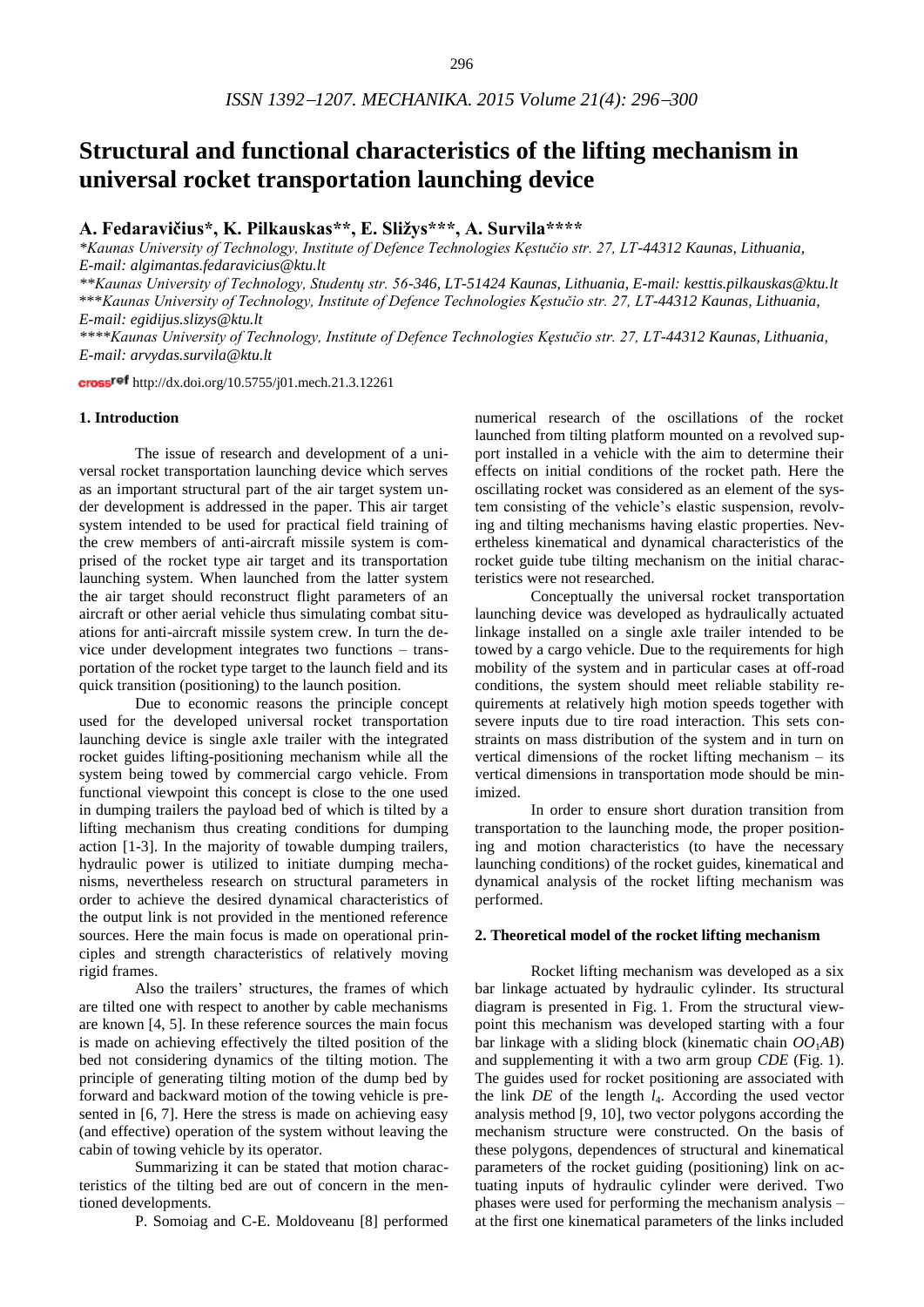into the kinematic chain  $OO<sub>1</sub>AB$  were derived and using the obtained parameters in the second phase motion parameters of the rocket positioning link which is included into the structure of the chain  $O_1CDE$  were obtained.

Fig. 1 Kinematic diagram of the rocket lifting mechanism

*A*

 $\iota$  $\overline{\phantom{a}}$ 

*l*4

*p*<sup>2</sup>

 $\frac{1}{p}$ 

 $A \sim \frac{l_x}{l_x}$ 

 $l_3$ 

*lx*

 $l<sub>2</sub>$ 

*D*

*e*

*O*1

*y*

 $l_0$ 

 $\begin{array}{c}\n\sqrt[4]{3m} \\
\hline\n\end{array}$   $\begin{array}{c}\nB \\
\hline\n\end{array}$ 

*<sup>β</sup>* <sup>j</sup>

 $l_1$ 

*y*'



 $\frac{l_2}{\beta}$  *β*  $\frac{q}{\beta}$ 

Vector polygon constructed on the basis of first kinematic chain is presented in Fig. 2. Its closure equation is:

$$
\vec{l}_p + \vec{l}_1 = \vec{l}_2.
$$
 (1)

With the use of complex polar algebra approach, vector Eq. (1) can be rearranged as follows:

$$
l_p e^{j\varphi_p} + l_1 e^{j\varphi_1} = l_2 e^{j\varphi_2}, \qquad (2)
$$

By applying Euler's identity  $(e^{i\phi} = \cos\Theta \pm j \sin\Theta)$  and then separating real and imaginary parts, Eq. (2) gives:

$$
l_2 = \sqrt{l_p^2 + l_1^2 - 2l_p l_1 \cos \varphi_1};
$$
  
\n
$$
\varphi_2 = \arctg\left(\frac{l_1 \sin \varphi_1}{l_1 \cos \varphi_1 - l_p}\right).
$$
\n(3)

The system of Eq. (3) relates the input actuating parameter - length of hydraulic cylinder  $l_2$  and positioning angles of other mechanism links.

For performing velocity analysis of the mechanism links, Eq. (2) is differentiated with respect to time what resulted in:

$$
j\dot{\varphi}_1 l_1 e^{j\varphi_1} = \dot{l}_2 e^{j\varphi_2} + j\dot{\varphi}_2 l_2 e^{j\varphi_2} . \tag{4}
$$

By applying Euler's identity, then separating real and imaginary parts, the following kinematical relationships were derived:

$$
\begin{aligned}\n\dot{l}_2 &= \omega_1 l_1 \sin(\varphi_2 - \varphi_1) \Leftrightarrow \omega_1 = \frac{\dot{l}_2}{l_1 \sin(\varphi_2 - \varphi_1)}; \\
&\omega_2 = \omega_1 \frac{l_1}{l_2} \cos(\varphi_2 - \varphi_1).\n\end{aligned} \tag{5}
$$

 $\begin{array}{ccc}\n\sqrt{\frac{\rho_3}{C}} & \text{Eq.} \\
-\text{1} & \text{hydraulic cy} \\
\hline\nI_{p_2} & x & y \end{array}$ Eq. (5) relate actuating parameter - velocity of the hydraulic cylinder (input) with the angular velocities of other mechanism links.



Fig. 3 Vector polygon representing kinematic chain *O*1*CDE* of the mechanism

Vector polygon representing kinematic chain  $O_1CDE$  was used in order to derive angular kinematic parameters of the rocket guides (Fig. 3). Its loop closure equation is as follows:

$$
\vec{l}_{p_2} + \vec{l}_{12} + \vec{l}_3 = \vec{l}_4 \,. \tag{6}
$$

Expressed in complex polar form it yields:

$$
l_{p_2}e^{j\varphi_{p_2}} + l_{12}e^{j\varphi_{12}} + l_3e^{j\varphi_3} - l_4e^{j\varphi_4} = 0.
$$
 (7)

After differentiation of Eq. (7) with respect to time using Euler's identity and separating real and imaginary parts angular velocities of the links are expressed as follows:

$$
\omega_3 = \frac{l_{12} \sin(\varphi_{12} - \varphi_4)}{l_3 \sin(\varphi_4 - \varphi_3)} \omega_{12};
$$
\n
$$
\omega_4 = \frac{l_{12} \sin(\varphi_{12} - \varphi_3)}{l_4 \sin(\varphi_4 - \varphi_3)} \omega_{12}.
$$
\n(8)

For motion parameters analysis of the mechanism links Eq. (8) are convenient to be used due to the fact that link  $l_2$  (the angular velocity of which is  $\omega_{12}$ ) is directly actuated by hydraulic cylinder and therefore can be considered as input.

*E*

2  $\qquad \qquad \blacksquare$  $l_2$ 

*x*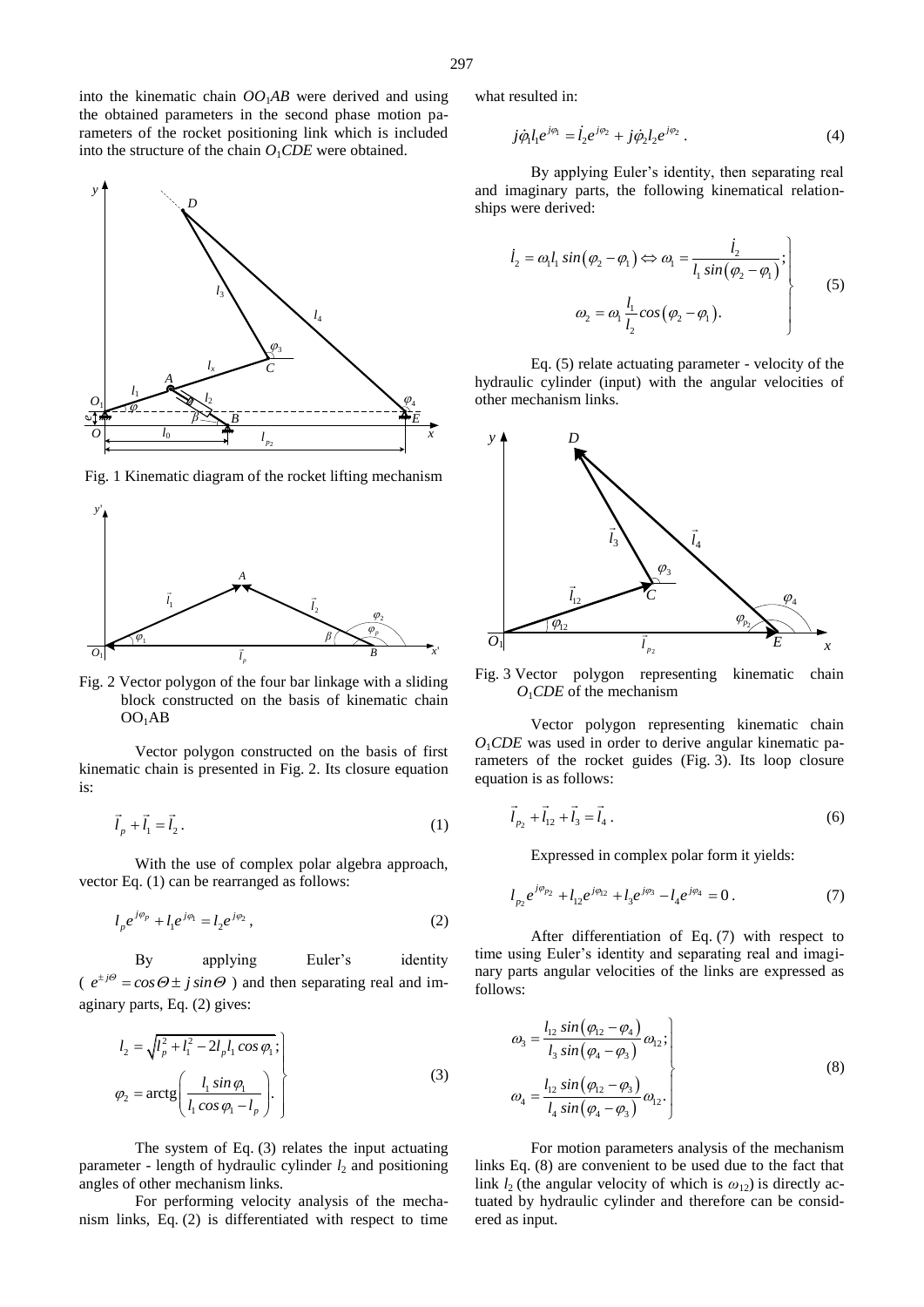

In Fig. 4 position angle  $\varphi_1$  as function of length  $l_2$ 

which represents stroke of hydraulic cylinder is presented and in Fig. 5 angular velocity  $\omega_1$  as function of length  $l_2$  are

Fig. 4 Position angle of the link  $l_1$  as function of length of the actuating link  $l_2$  – hydraulic cylinder



Fig. 5 Angular velocity of the link  $l_1$  (*b*) as function of length of the actuating link  $l_2$  – hydraulic cylinder

Angular velocities *ω*3 and *ω*4 obtained with the use of Eq. (8) are presented in Fig. 6 and Fig. 7.



Fig. 6 Angular velocity of the mechanism link  $l_3$  as function of the length of the actuating link  $l_2$  – hydraulic cylinder at different actuating velocities



Fig. 7 Angular velocities of the mechanism link *l*4as function of the length of the actuating link  $l_2$  – hydraulic cylinder at different actuating velocities

From loop closure Eq. (7) which represents kinematic chain  $O_1CDE$  the separation of real and imaginary parts yields in the following set of equations:

$$
\begin{cases}\n l_p \cos \varphi_p + l_4 \cos \varphi_4 + l_3 \cos \varphi_3 - l_{12} \cos \varphi_{12} = 0; \\
 l_p \sin \varphi_p + l_4 \sin \varphi_4 + l_3 \sin \varphi_3 - l_{12} \sin \varphi_{12} = 0.\n\end{cases}
$$
\n(9)

In order to ensure velocity stability of the rocket guides, acceleration analysis of the links in kinematic chain  $O_1$ *CDE* was performed with the aim to derive functional relationships between kinematic parameters of links  $l_3$  and  $l_{12}$  and position angle  $\varphi_4$  in case angular velocity  $\omega_4$  is set.

Differentiating Eq. (9) with respect to time twice and making rearrangements results in the following:

$$
\omega_3 = \varphi'_3 \omega_4; \n\omega_{12} = \varphi'_{12} \omega_4, \n\varepsilon_3 = \varphi''_3 \omega_4^2 + \varphi'_3 \varepsilon_4; \n\varepsilon_{12} = \varphi''_{12} \omega_4^2 + \varphi''_{12} \varepsilon_4,
$$
\n(10)

where first order kinematical coefficients are:

$$
\varphi_3' = \frac{d\varphi_3}{d\varphi_4} = \frac{-l_4 \sin(\varphi_4 - \varphi_{12})}{l_3 \sin(\varphi_3 - \varphi_{12})};
$$
\n
$$
\varphi_{12}' = \frac{d\varphi_{12}}{d\varphi_4} = \frac{-l_4 \sin(\varphi_4 - \varphi_3)}{l_{12} \sin(\varphi_3 - \varphi_{12})}.
$$
\n(11)

And second order kinematical coefficients are:

$$
\varphi_3'' = \frac{d^2 \varphi_3}{d \varphi_4^2} = \frac{-M \cos \varphi_{12} - N \sin \varphi_{12}}{l_3 \sin (\varphi_3 - \varphi_{12})};
$$
\n
$$
\varphi_{12}'' = \frac{d^2 \varphi_{12}}{d \varphi_4^2} = \frac{-M \cos \varphi_3 - N \sin \varphi_3}{l_{12} \sin (\varphi_3 - \varphi_{12})};
$$
\n(13)

where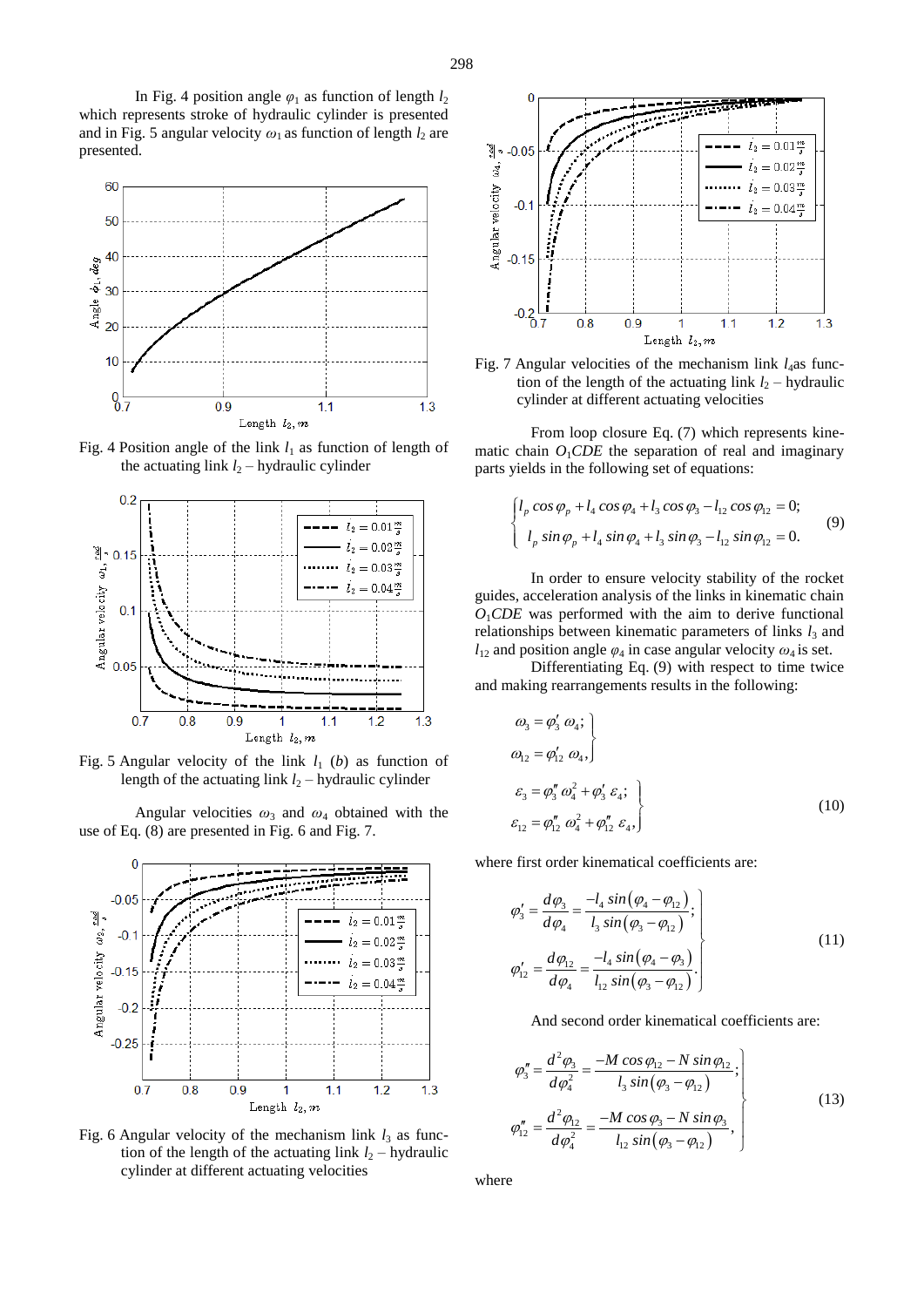$$
M = l_4 \cos \varphi_4 + l_3 \cos \varphi_3 \cdot \varphi_3'^2 - l_{12} \cos \varphi_{12} \cdot \varphi_{12}'^2; N = l_4 \sin \varphi_4 + l_3 \sin \varphi_3 \cdot \varphi_3'^2 - l_{12} \sin \varphi_{12} \cdot \varphi_{12}'^2.
$$
 (14)

With the application of Eq (10-14), angular velocities and accelerations of links  $l_3$  and  $l_{12}$  as functions of position angle  $\varphi_4$  at different angular velocities of the rocket guides were obtained. Results of the simulation are presented in Figs.8-11.



Fig. 8 Functional dependency of angular velocities of link  $l_3$  on position angle  $\varphi_4$  at different angular velocities of  $l_4$ 



Fig. 9 Functional dependency of angular accelerations of link  $l_3$  on position angle  $\varphi_4$  at different angular velocities of  $l_4$ 



Fig. 11 Functional dependency of angular velocities of link  $l_{12}$  on position angle  $\varphi_4$  at different angular velocities of  $l_4$ 



Fig. 11 Functional dependency of angular accelerations of link  $l_{12}$  on position angle  $\varphi_4$  at different angular velocities of  $l_4$ 

Summarizing it can be stated that functional relationships between actuating inputs – stroke of hydraulic cylinder represented by length *l*2, its piston velocity represented by  $l_2$  and angular velocities  $\omega_1$ ,  $\omega_2$ ,  $\omega_3$ ,  $\omega_4$  were obtained. Functional relationships of angular accelerations of the links  $l_3$  and  $l_{12}$  and position angle  $\varphi_4$  at different angular velocities of the rocket guides were obtained.

The universal rocket transportation – launching device with the rocket lifting mechanism in the launching mode is presented in Fig. 12.



Fig. 12 Universal rocket transportation – launching device